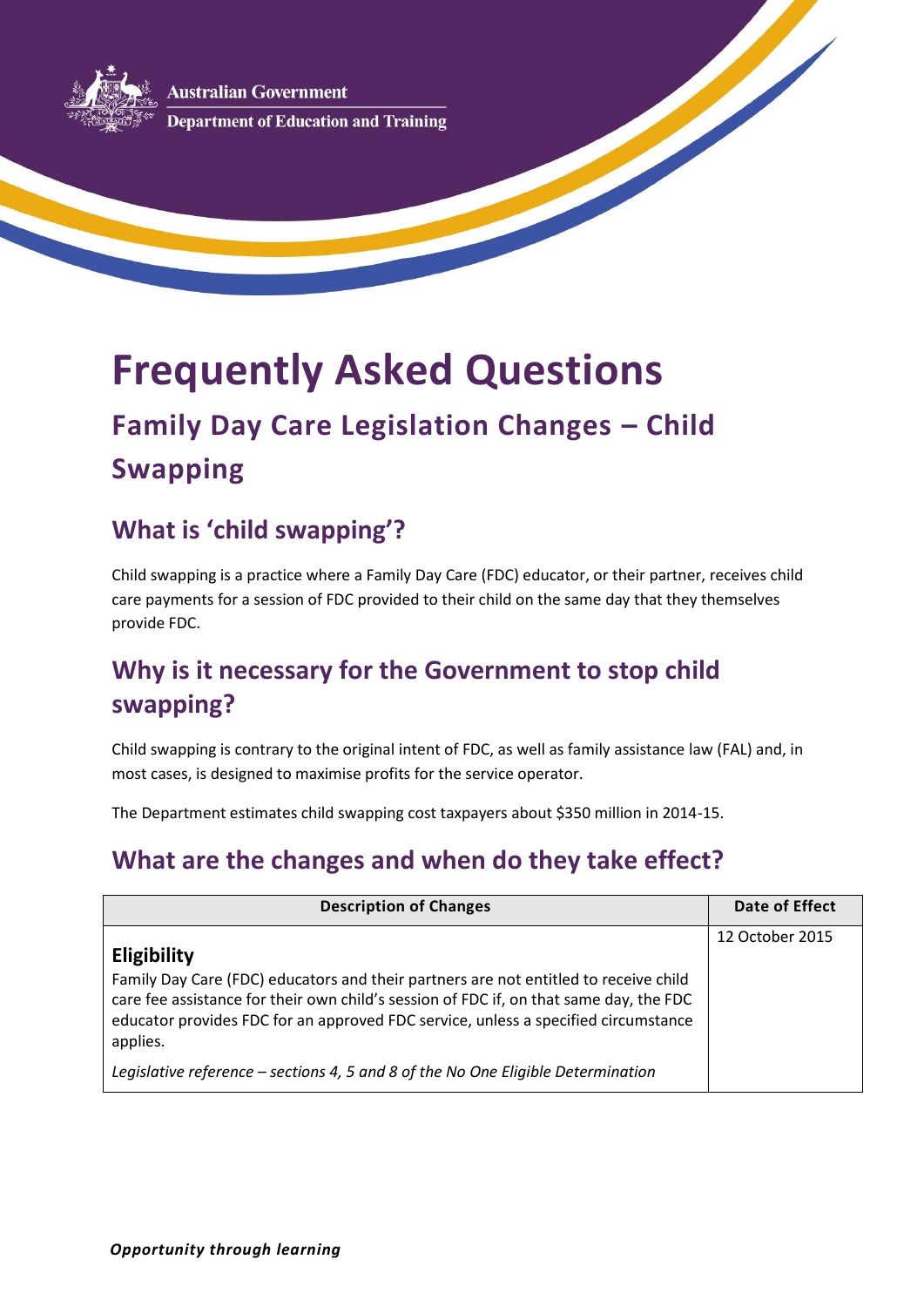| <b>Description of Changes</b>                                                                                                                                                                                                                                                                                                                                                                                                                                                                                                                                                                                                                                                                                                                                                                                                                                                                                                                                                                                             | <b>Date of Effect</b>                                                                                                                                                                                                                                                                                |
|---------------------------------------------------------------------------------------------------------------------------------------------------------------------------------------------------------------------------------------------------------------------------------------------------------------------------------------------------------------------------------------------------------------------------------------------------------------------------------------------------------------------------------------------------------------------------------------------------------------------------------------------------------------------------------------------------------------------------------------------------------------------------------------------------------------------------------------------------------------------------------------------------------------------------------------------------------------------------------------------------------------------------|------------------------------------------------------------------------------------------------------------------------------------------------------------------------------------------------------------------------------------------------------------------------------------------------------|
| <b>Check FDC educator status</b><br>An approved FDC service must ask an 'eligible individual' (i.e. the person who is<br>entitled to child care fee assistance for a child enrolled for care by an eligible FDC<br>service) if they, or their partner, are an FDC educator.<br>The approved FDC service must also request to be informed if the eligible individual<br>or their partner later becomes an FDC educator.<br>This must occur within seven days of the 'care date' (i.e. the date the child is<br>enrolled for care with an approved FDC service or the date the No One Eligible<br>Determination comes into effect).<br>Legislative reference $-$ subsection 10A(1), of the Eligibility Determination                                                                                                                                                                                                                                                                                                        | FDC services must<br>have checked FDC<br>educator status:<br>(a) for all eligible<br>individuals using<br>the service on<br>12 October 2015 -<br>by 19 October 2015<br>(b) for each new<br>eligible individual<br>using the service<br>after that - within<br>7 days of<br>enrolment of the<br>child |
| <b>Specified circumstances</b><br>FDC educators and their partners are not entitled to receive child care fee assistance<br>for their own child's session of FDC if, on that same day, the FDC educator provides<br>FDC for an approved FDC service, unless one or more of the specified circumstances<br>apply. The specified circumstances are where:                                                                                                                                                                                                                                                                                                                                                                                                                                                                                                                                                                                                                                                                   | 12 October 2015                                                                                                                                                                                                                                                                                      |
| the child has been diagnosed with a particular disability or medical condition, or<br>٠<br>the FDC service is receiving payment of Inclusion Support Subsidy because the<br>child is undergoing continuous assessment of disability<br>the child lives in an area designated as 'remote Australia' or 'very remote<br>$\bullet$<br>Australia'<br>the child requires FDC because the eligible individual (or their partner) who is an<br>FDC educator is required on the same day to work for a minimum of two hours<br>(but not for an approved FDC service)<br>the child requires FDC because the eligible individual (or their partner) who is an<br>FDC educator is required on the same day to undertake education or training<br>towards a recognised qualification (at Certificate III or above).<br>If the FDC service becomes aware that the eligible individual or their partner is an<br>FDC carer and one or more of the specified circumstances exists, the FDC service<br>must request relevant information. |                                                                                                                                                                                                                                                                                                      |
| Except where the FDC service is receiving Inclusion Support Subsidy (ISS) because<br>the child is undergoing continuous assessment of disability, the FDC service must<br>request documentary evidence of the specified circumstance. The service will have<br>the documentary evidence of receipt of ISS.                                                                                                                                                                                                                                                                                                                                                                                                                                                                                                                                                                                                                                                                                                                |                                                                                                                                                                                                                                                                                                      |
| For any of the specified circumstances to apply, documentary evidence must have<br>been provided to the approved FDC service.<br>Legislative reference - section 10A of the Eligibility Determination and section 8 of<br>the No One Eligible Determination                                                                                                                                                                                                                                                                                                                                                                                                                                                                                                                                                                                                                                                                                                                                                               |                                                                                                                                                                                                                                                                                                      |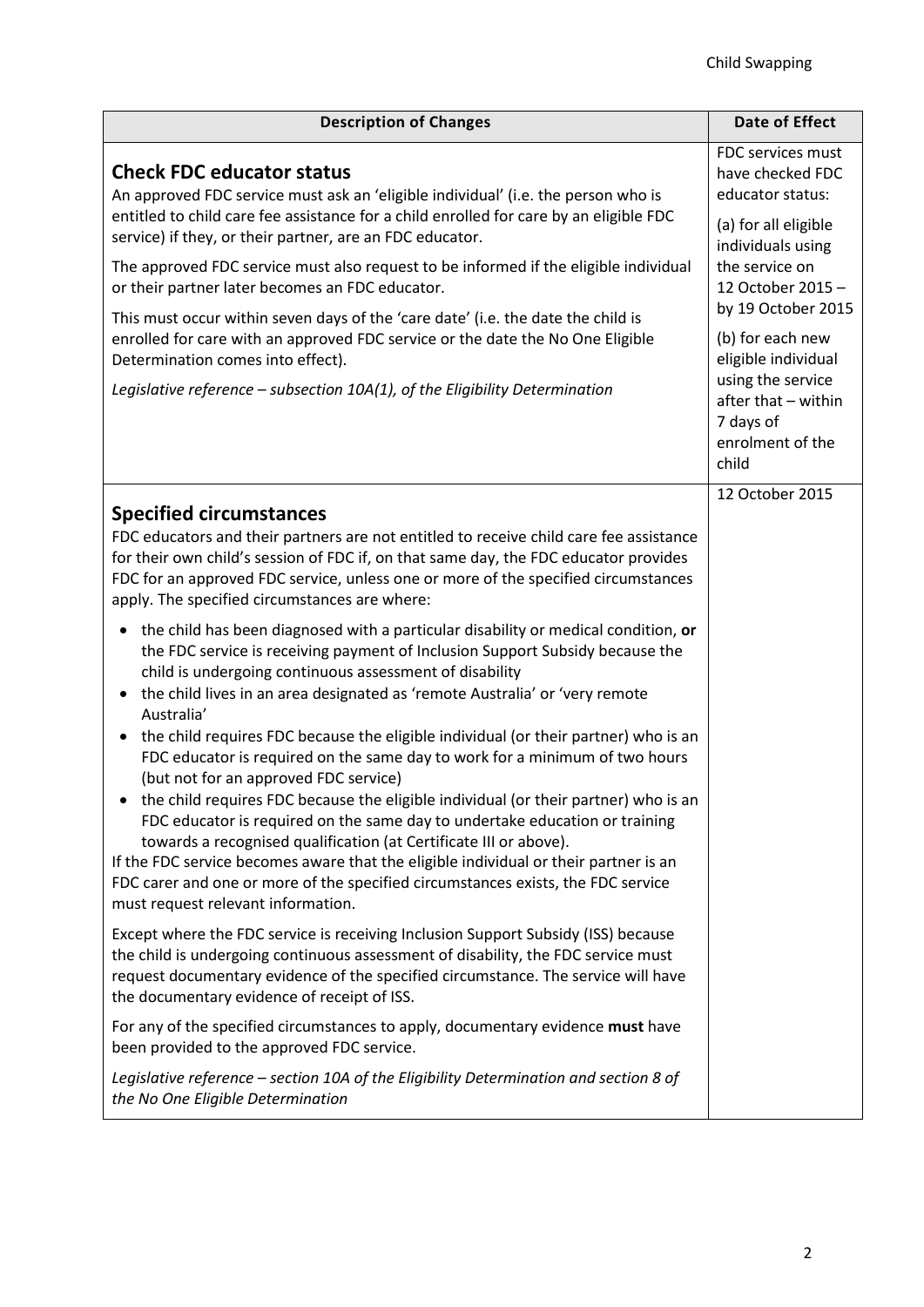| <b>Description of Changes</b>                                                                                                                                                                                                                                                                                                                                                                                                                                                                                                                                               | <b>Date of Effect</b>                                                         |
|-----------------------------------------------------------------------------------------------------------------------------------------------------------------------------------------------------------------------------------------------------------------------------------------------------------------------------------------------------------------------------------------------------------------------------------------------------------------------------------------------------------------------------------------------------------------------------|-------------------------------------------------------------------------------|
| <b>Change of circumstances</b><br>The approved FDC service must request to be informed of any changes to<br>information regarding specified circumstances.                                                                                                                                                                                                                                                                                                                                                                                                                  | 12 October 2015                                                               |
| This is in addition to the approved FDC service requesting to be informed if the<br>eligible individual or their partner becomes an FDC educator.                                                                                                                                                                                                                                                                                                                                                                                                                           |                                                                               |
| The approved FDC service will, within seven days of being notified that ISS is no<br>longer being paid in relation to a child, record this fact and any other relevant<br>information in the register in the form approved by the Secretary.                                                                                                                                                                                                                                                                                                                                |                                                                               |
| Legislative reference - section 10A of the Eligibility Determination                                                                                                                                                                                                                                                                                                                                                                                                                                                                                                        |                                                                               |
| <b>Record keeping</b><br>An approved FDC service will be required to record, in a register, relevant<br>information relating to specified circumstances.<br>Legislative reference - section 10A of the Eligibility Determination<br>The approved FDC service will be required to keep records which are provided<br>to or created by the approved FDC service which substantiate the specified<br>circumstances.<br>Legislative reference - section 7 of the Record Keeping Rules and section 219F of the<br>A New Tax System (Family Assistance) (Administration) Act 1999 | 12 October 2015                                                               |
| <b>Online compliance</b><br>An approved FDC service will ensure that for each of its FDC educators who has<br>a CRN, the approved FDC service will enter the CRN for each FDC educator as<br>soon as the approved FDC service's CCMS registered software allows.<br>Legislative reference - subsection 10(1A) of the Eligibility Determination                                                                                                                                                                                                                              | As soon as<br>approved FDC<br>service's CCMS<br>registered<br>software allows |

## **Who is affected by the changes?**

These changes affect approved FDC services. They also affect individuals entitled to child care fee assistance for a child enrolled for care by at an approved FDC service (the 'eligible individual') if they, or their partner, are a FDC educator and provide any session of care on the same day they themselves provide care.

## **Why does this rule only apply to Family Day Care services and educators?**

Child swapping is unique to the FDC sector and about 90 per cent occurs in FDC services identified as being at high risk of non-compliance. The practice is contrary to the intent of FAL which had envisaged FDC educators would not be eligible to receive child care fee assistance for their own children while caring for other people's children as a FDC educator.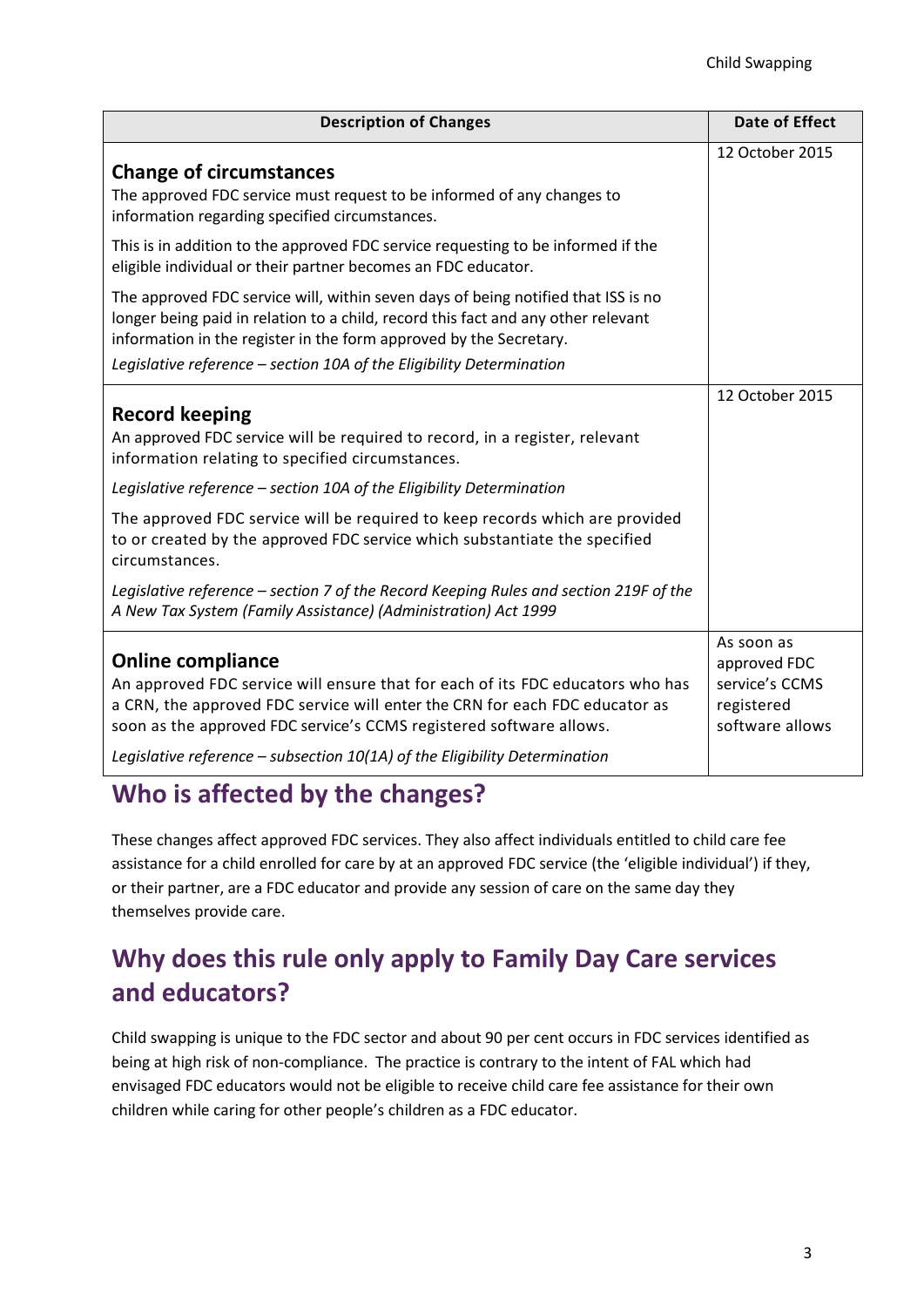The child swapping integrity measure strikes a balance between the need to address child swapping practices across the sector while safeguarding legitimate FDC operators and the families who depend on them.

## **As a Family Day Care educator, am I still able to use Family Day Care as my care service type of choice for my child?**

Yes. Under the integrity measure, FDC educators can continue to use FDC as their care service type of choice for their own children. However, on a day an educator is providing care to other children they, or their partner, are not eligible to receive child care fee assistance for their own children unless specified circumstances apply.

## **Does the new rule affect my eligibility for the Child Care Rebate?**

Yes. A precondition for Child Care Rebate (CCR) eligibility is Child Care Benefit (CCB) eligibility. Consequently, if CCB is not payable, neither is CCR .Therefore, FDC educators and their partners are not entitled to CCB or CCR for their own child's session of FDC if, on that same day, the FDC educator provides FDC for an approved FDC service, unless one or more of the specified circumstances apply.

#### **What is considered a specified circumstance?**

Some specified circumstances allow for child care fee assistance to be paid where an eligible individual, or their partner, is a FDC educator. These allow the eligible individual to claim child care fee assistance for their own child while they, or their partner, work as a FDC educator in an approved FDC service. These specified circumstances are:

- the child has been diagnosed as having a particular disability or medical condition
- the FDC service is receiving payment of Inclusion Support Subsidy (ISS) because the child is undergoing continuous assessment of a disability
- the child lives in a remote or very remote area within Australia
- on the same day as the child receives care through a FDC service, the FDC educator is required to work (other than as a FDC educator) or attend particular education or training.

## **Do I need to provide evidence if a specified circumstance applies?**

Yes. The service that provides care to the child must have documentary evidence of the specified circumstance. The service will need to retain the documentary evidence and keep a register. Where an educator's child is undergoing continuous assessment for disability, the FDC service must apply for the ISS on behalf of the educator and be assessed and approved to receive the ISS in order to be eligible to receive child care fee assistance for that child.

For any of the specified circumstances to apply, documentary evidence must have been provided to the approved FDC service.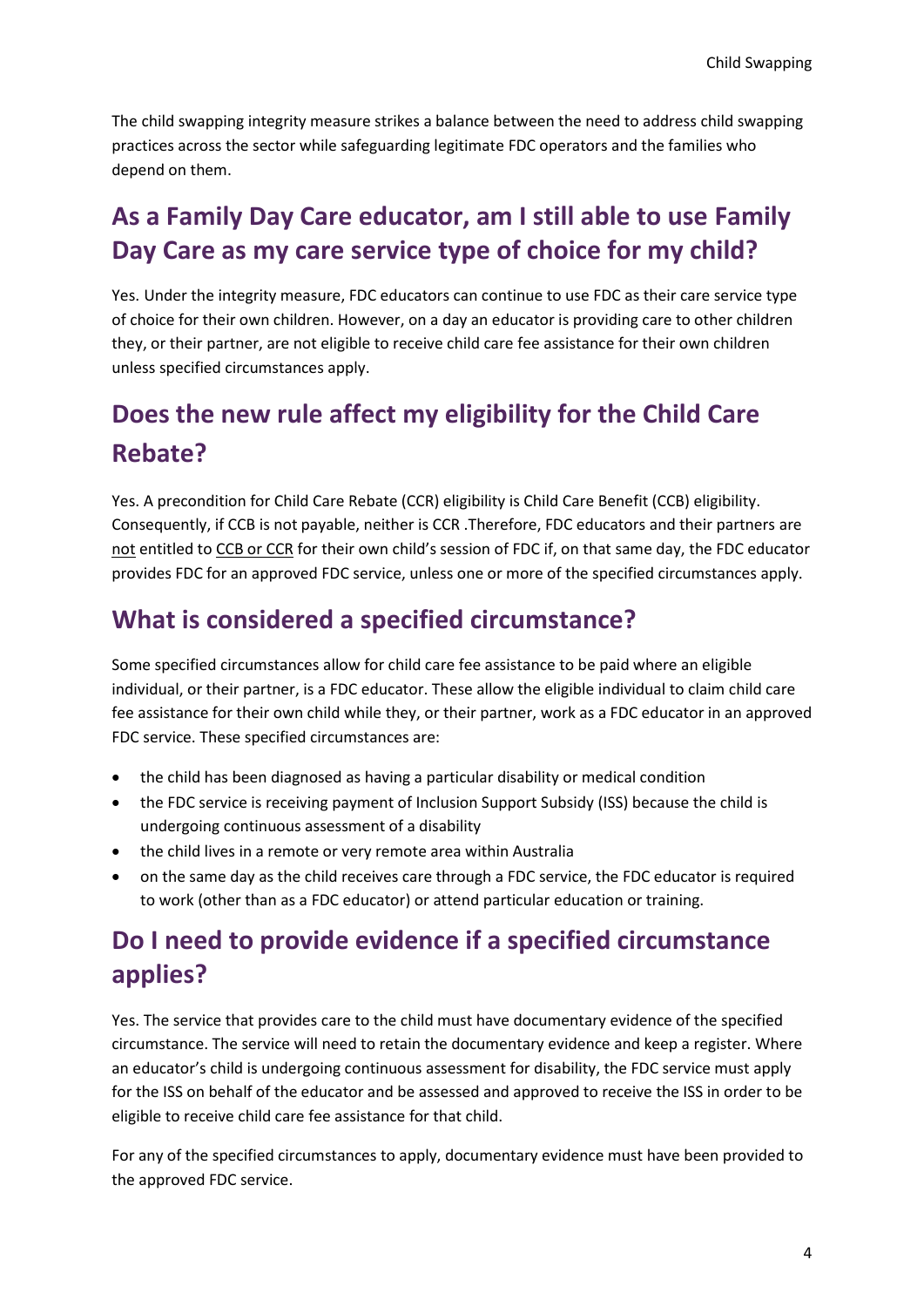#### **Which medical conditions and disabilities qualify?**

The child must have been diagnosed by a medical practitioner or registered psychologist as having a disability or medical condition listed in the legislative instruments.

To ensure consistency, these are the same conditions used to assess eligibility for the ISS.

## **Why do services have to claim Inclusion Support Subsidy if my child is undergoing continuous assessment of a disability?**

Inclusion Support Subsidy (ISS) assists eligible child care services to improve their capacity to include children with ongoing high support needs.

The assessment of an application for ISS is based on an eligible child care service supplying documentary evidence that the child is undergoing continuous assessment of disability. It is an objective measure that there is a genuine need.

ISS eligibility ensures that people with a genuine need are able to child swap, and provides an independent verification of their eligibility through an existing Government-approved programme. The Inclusion and Professional Support Program (IPSP) provides extra support to care for children with disability. More information on IPSP and ISS is available at [www.education.gov.au](https://docs.education.gov.au/collections/inclusion-and-professional-support-program-fact-sheets)

## **As a Family Day Care educator, am I able to claim child care fee assistance for my child if a specified circumstance does not apply?**

Yes. On days when a FDC educator is not providing care with a FDC service, they are entitled to receive child care fee assistance for their child.

However, on a day a FDC educator is providing care with a FDC service, child care fee assistance are not payable unless specified circumstances apply.

Should an educator wish to place their child in another care service type, such as long day care, whilst working as a FDC educator they will be able to access child care FDC for their child.

## **As a Family Day Care educator, what are my obligations under the new changes?**

If an eligible individual who is, or is the partner of, a FDC educator informs the approved FDC service that specified circumstances apply; particular information and documents to substantiate the specified circumstances must be supplied to the approved service. Specified circumstances do not apply unless documentary evidence has been provided.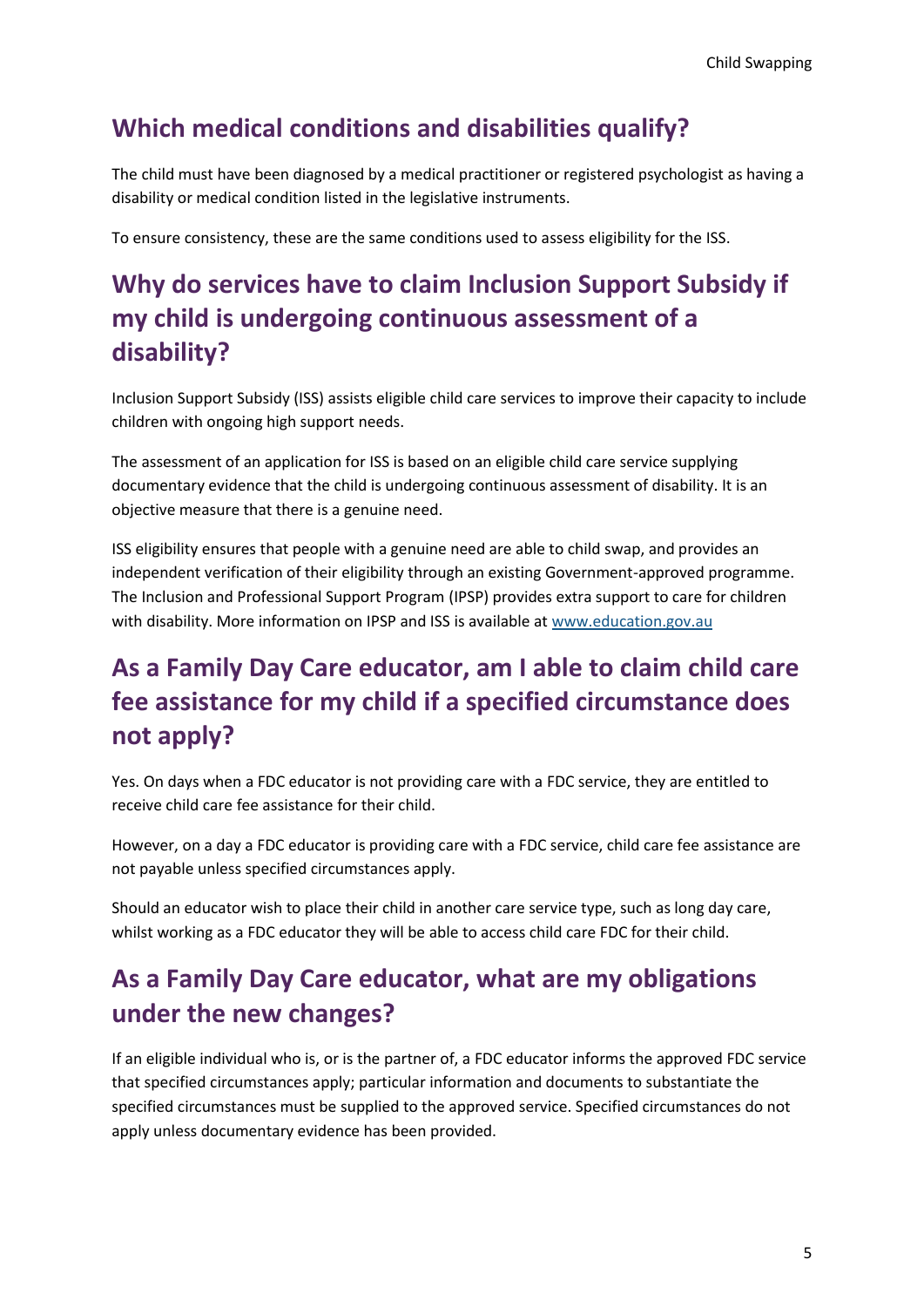## **As a Family Day Care service provider, what are my obligations under the new changes?**

Operators of an approved FDC service need to make sure they are fully aware of their obligations under FAL. An operational guide will be available on the department's website at [Department of](https://www.education.gov.au/family-day-care)  [Education and Training](https://www.education.gov.au/family-day-care)

## **The new rules talk about where a child is the child of a Family Day Care educator or their partner. I am separated from my partner. How am I affected?**

Under the changes, FDC educators and their partners are not entitled to receive child care fee assistance for their own child's session of FDC if, on that same day, the FDC educator provides FDC for an approved FDC service, unless specified circumstances apply.

A 'partner' refers to a person with whom an FDC educator is:

- married;
- in a registered relationship (whether of the same sex or a different sex); or
- in a de facto relationship (whether of the same sex or a different sex).

People are not considered partners if they are living *separately and apart on a permanent or indefinite basis*.

Living separately and apart from another person on a permanent or indefinite basis is not the same thing as having different residences, although that is a consideration to be taken into account.

The matters taken into consideration when determining whether people are living *separately and apart* on a *permanent or indefinite basis* include:

- the financial arrangements (e.g. joint ownership or real estate, pooling of financial resources, sharing of day-to-day household expenses)
- the nature of the household (e.g. joint responsibility for providing care or support to children, the living arrangements)
- social aspects of the relationship (e.g. how others perceive the relationship, how people engage in social activities)
- any sexual relationship
- the nature of commitment (e.g. the length of the relationship, emotional support).

It is important to understand that, while an initial claim of separation may be accepted by the Department of Human Services, child swapping involving claims by an FDC educator that they are separated from their partner will be carefully scrutinised by the Department of Education and Training. There may be serious consequences for services and individuals that defraud the Commonwealth, and providing false or misleading information is an offence.

Of course, people are not eligible for child care fee assistance if the care is provided by an FDC educator to their own, or their partner's, child.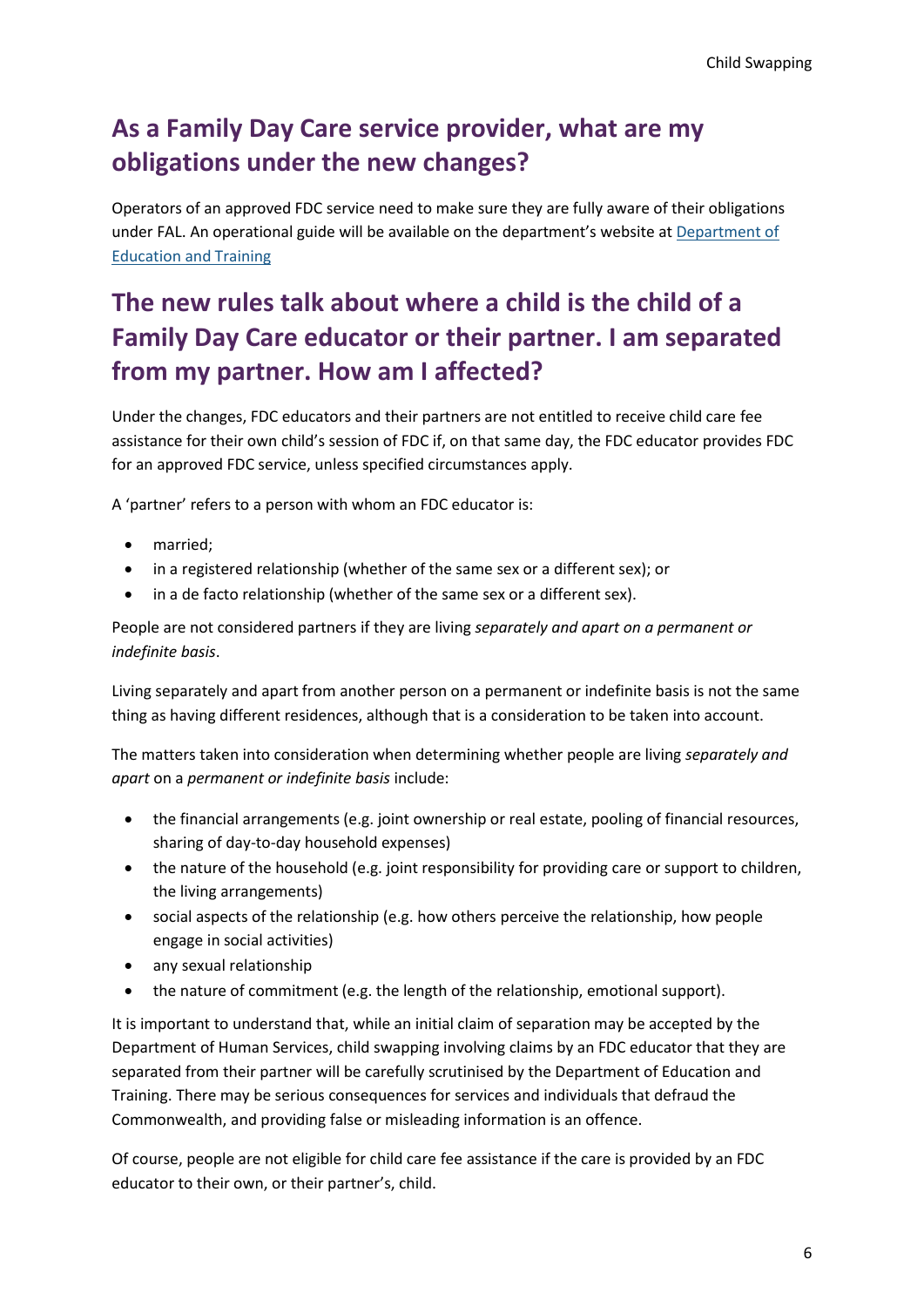Services that wish to further understand the effect of a particular set of circumstances on whether or not a person is the partner of an FDC educator may wish to seek their own legal advice.

## **Do the work and study specified circumstances apply only to the person who is a Family Day Care educator or to their partner as well?**

The specified circumstance regarding work applies where the **FDC educator**, not their partner, is required to work for at least two hours on the same day they provide FDC.

The specified circumstance regarding education and training applies where the **FDC educator**, not their partner, is engaged in activities for the purposes of the programme of course on the same day they provide FDC.

## **What periods can I claim child care fee assistance for when I undertake education or training?**

The education specified circumstance is intended to provide FDC educators with the flexibility to have their child cared for in an FDC setting when the FDC educator is required to undertake education or training at a particular time, and on the same day, they also work as an FDC educator.

An eligible individual who is, or whose partner is, an FDC educator may be entitled to receive child care fee assistance for the FDC of their child if the FDC educator:

- is enrolled in a programme or course of education or training towards a recognised qualification (at Certificate III level or above) provided by a Registered Training Organisation; **and**
- is engaged in activities for the purposes of the programme or course on the care day (e.g. attends the training institution for the purposes of the programme or course); **and**
- has provided the service with documentary evidence that the FDC educator usually studies at the time the session of care is provided to the child by the service.

Where these conditions are met, CCB may be claimed for a session of FDC provided to the child on that day. Sessions of care details are determined by service providers and based on their opening hours. A session of care must not exceed 12 hours.

Services must make sure that they report attendance correctly. This means only reporting attendance for sessions that the child actually attended. Services can report absences, but only if the child would otherwise have been in care and only if the family was charged a fee for that care.

## **I am a Family Day Care educator and I study by distance education. How am I affected?**

In respect of this specified circumstance, the FDC educator must be enrolled in a programme or course of education or training towards a recognised qualification (at Certificate III level or above)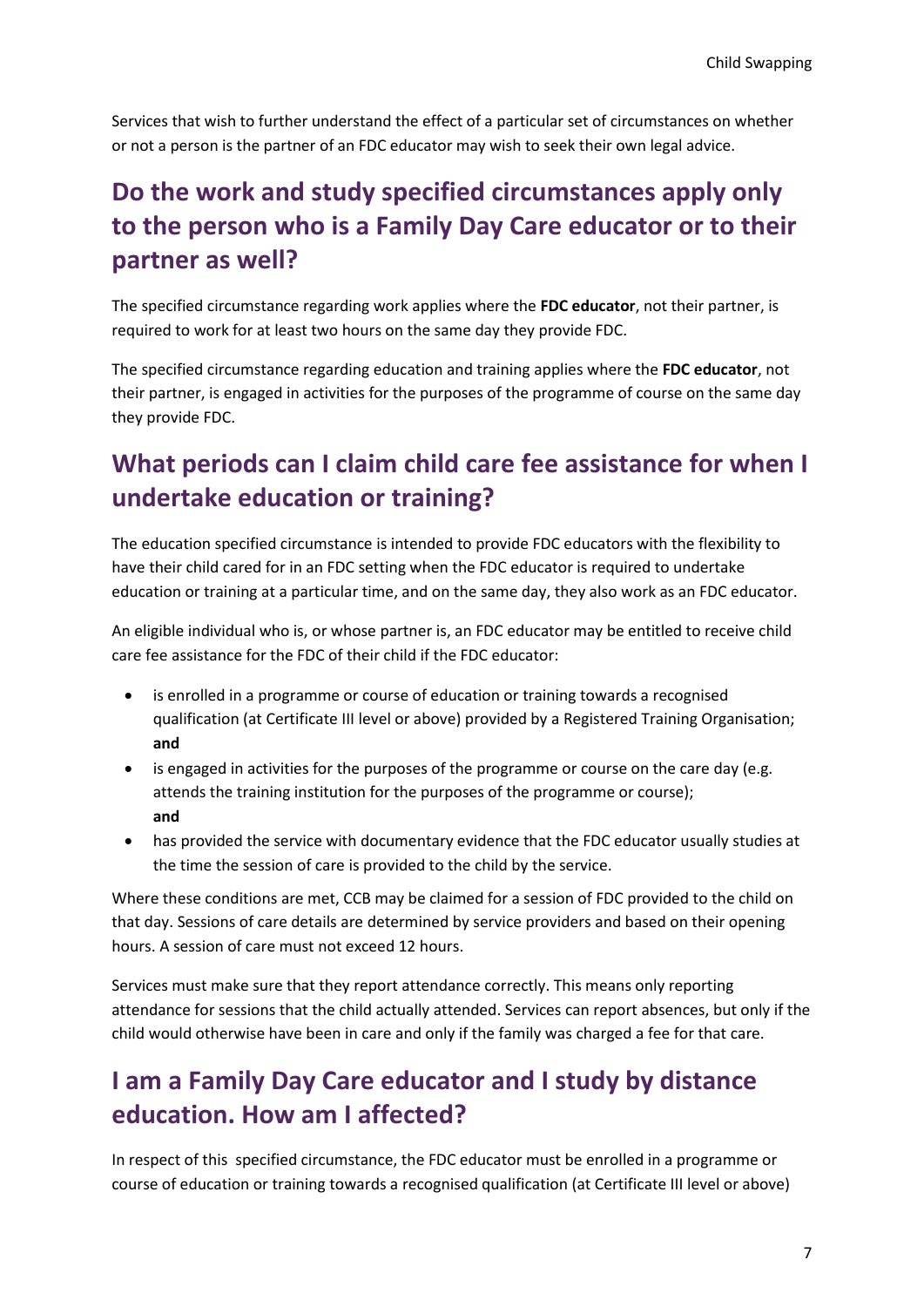provided by a Registered Training Organisation (RTO) and be engaged in activities for the purposes of the programme or course on the care day. Documentary evidence must have been provided to the FDC service that the person usually studies at the time the session of care is provided.

This is intended to provide FDC educators with the flexibility to have their child cared for in an FDC setting when the FDC educator is required to undertake education or training at a particular time and, on the same day, they also work as an FDC educator.

In order for this specified circumstance to apply, the person must be engaged with the RTO for the purposes of the programme or course, and the person must usually study at that time. This means that the person must be required to attend or have contact with the RTO for a formal and planned aspect of the course (e.g. for a lecture or workshop). In a distance education setting, this means that the person must be engaged with the RTO for a formal and planned aspect of the course such as a lecture that is presented live, or a live on-line study group. The specified circumstance is not intended to apply to aspects of the course or training where the timing is in the person's control, such as homework or viewing pre-recorded lectures.

## **What periods can I claim CCB for when I work other than for a Family Day Care service?**

The work specified circumstance is intended to provide FDC educators with the flexibility to have their child cared for in an FDC setting when the FDC educator is required to work for two hours or more other than for an FDC service, and on the same day, they also work as an FDC educator.

An eligible individual who is, or whose partner is, an FDC educator may be entitled to receive child care fee assistance for the FDC of their child when they provide care for an FDC service on the same day if they are also required to:

- undertake paid work for at least two hours on the same day their child is in care with the FDC service **and**
- the work is not for an approved FDC service **and**
- documentary evidence has been provided to the service, showing the FDC educator is usually required to work on the same day and time the session of care is provided by your service to the child.

Where these conditions are met, child care fee assistance may be claimed for a session of FDC provided to the child on that day. Sessions of care details are determined by services and based on their opening hours. A session of care must not exceed 12 hours.

Services must make sure that they report attendance correctly. This means only reporting attendance for sessions that the child actually attended. Services can report absences, but only if the child would otherwise have been in care and only if the family was charged a fee for that care.